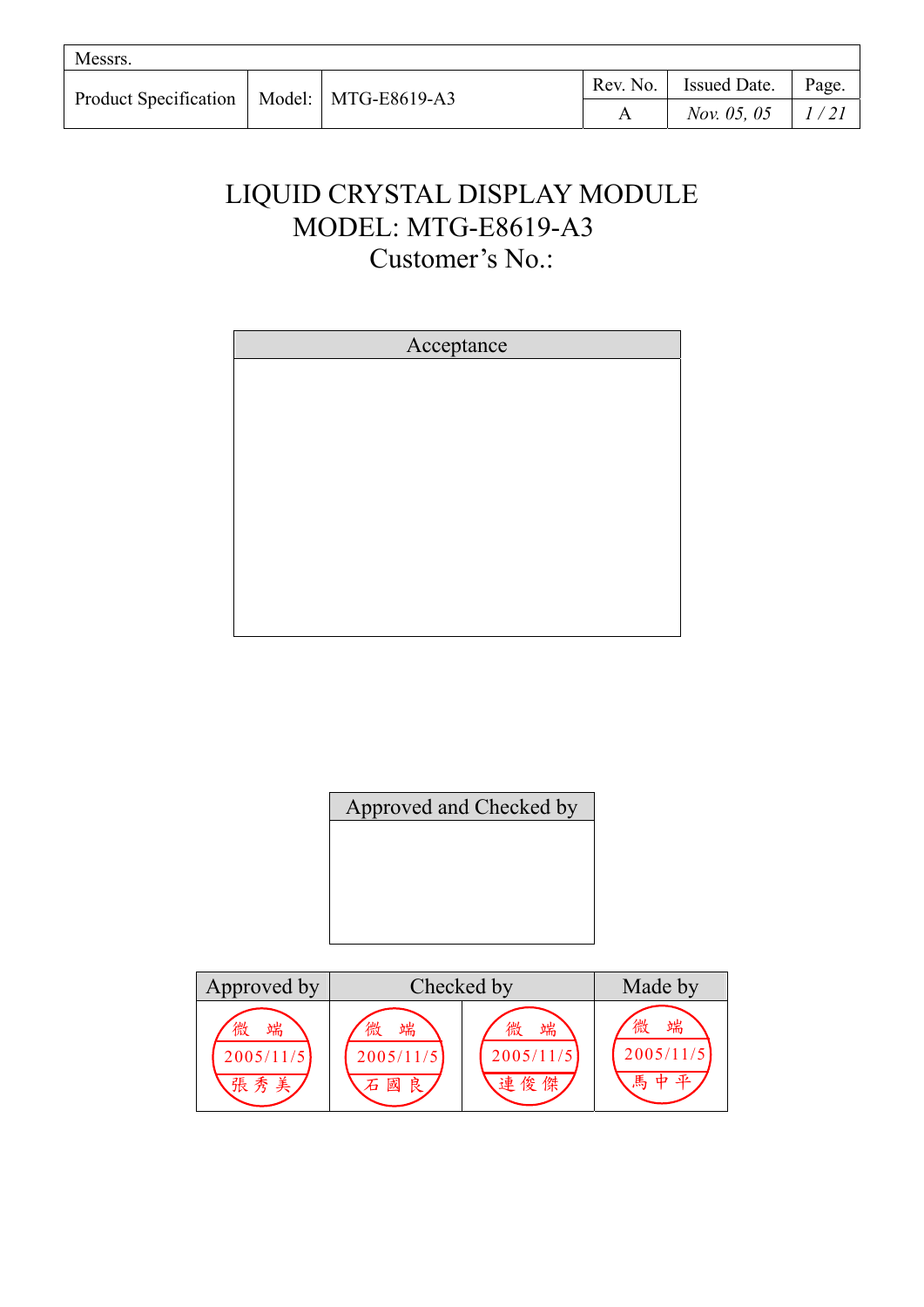| Messrs. |  |                                               |          |                           |       |  |
|---------|--|-----------------------------------------------|----------|---------------------------|-------|--|
|         |  | Product Specification   Model:   MTG-E8619-A3 | Rev. No. | <sup>1</sup> Issued Date. | Page. |  |
|         |  |                                               |          | <i>Nov.</i> 05, 05        |       |  |

## Revise Records

| Rev. | Date      | Contents               | Written  | Approved     |
|------|-----------|------------------------|----------|--------------|
| A    | 2005/11/5 | <b>Initial Release</b> | David Ma | Debbie Chang |
|      |           |                        |          |              |
|      |           |                        |          |              |
|      |           |                        |          |              |
|      |           |                        |          |              |
|      |           |                        |          |              |
|      |           |                        |          |              |
|      |           |                        |          |              |
|      |           |                        |          |              |
|      |           |                        |          |              |
|      |           |                        |          |              |

# Special Notes

| Notel. | With reverse contact side of FFC cable, R10=R16=open. Change to new glass supplier : 25C-32240MD1 |
|--------|---------------------------------------------------------------------------------------------------|
| Note2. |                                                                                                   |
| Note3. |                                                                                                   |
| Note4. |                                                                                                   |
| Note5. |                                                                                                   |
|        |                                                                                                   |
|        |                                                                                                   |
|        |                                                                                                   |
|        |                                                                                                   |
|        |                                                                                                   |
|        |                                                                                                   |
|        |                                                                                                   |
|        |                                                                                                   |
|        |                                                                                                   |
|        |                                                                                                   |
|        |                                                                                                   |
|        |                                                                                                   |
|        |                                                                                                   |
|        |                                                                                                   |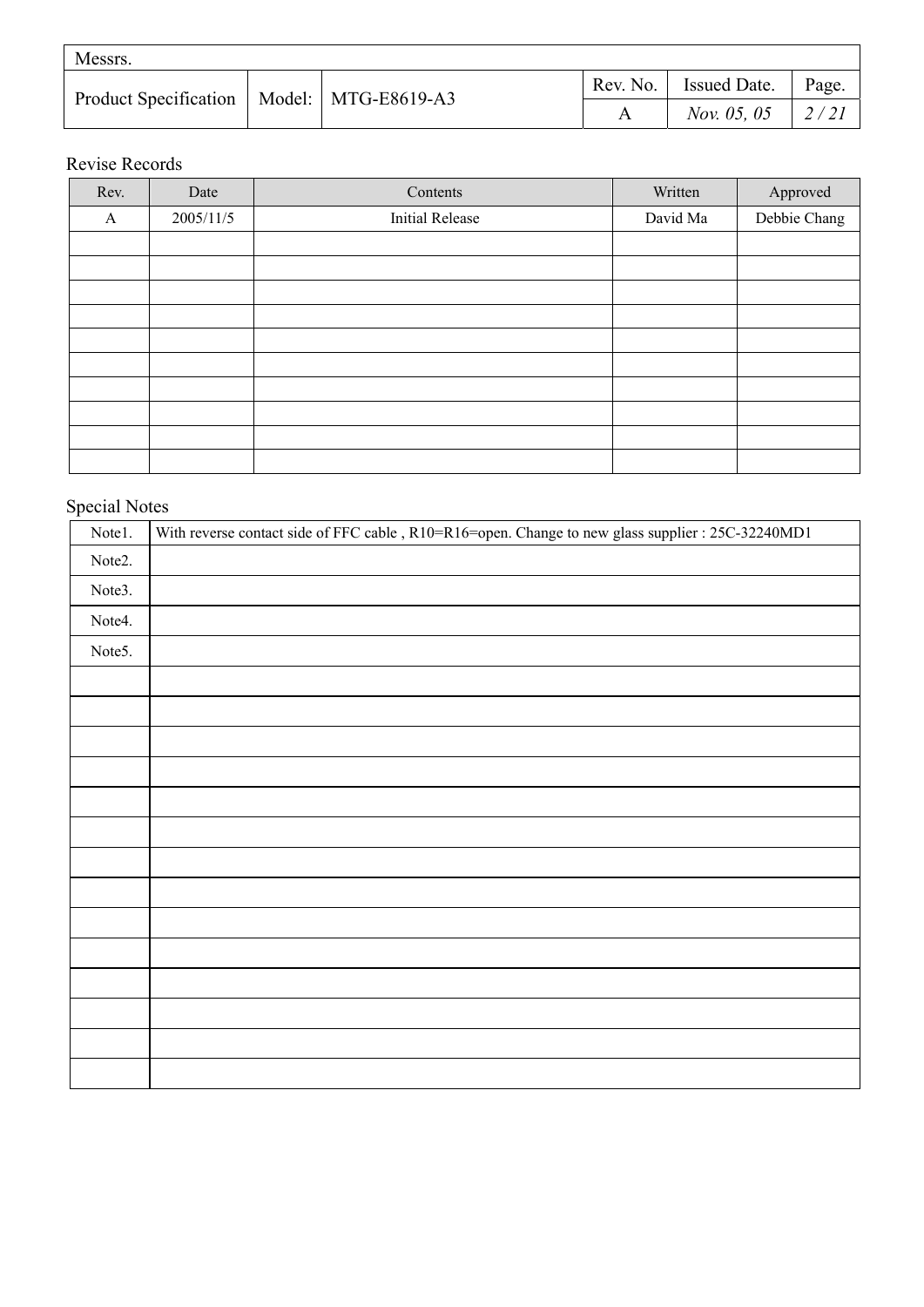| Messrs.                                       |  |  |                         |       |
|-----------------------------------------------|--|--|-------------------------|-------|
| Product Specification   Model:   MTG-E8619-A3 |  |  | Rev. No.   Issued Date. | Page. |
|                                               |  |  | <i>Nov.</i> 05, 05      | 3/21  |

# Contents

| 1.               |     |  |  |  |  |  |
|------------------|-----|--|--|--|--|--|
| 2.               |     |  |  |  |  |  |
|                  | 2.1 |  |  |  |  |  |
|                  | 2.2 |  |  |  |  |  |
|                  | 2.3 |  |  |  |  |  |
|                  | 2.4 |  |  |  |  |  |
|                  | 2.5 |  |  |  |  |  |
|                  | 2.6 |  |  |  |  |  |
|                  | 2.7 |  |  |  |  |  |
| 3.               |     |  |  |  |  |  |
|                  | 3.1 |  |  |  |  |  |
|                  | 3.2 |  |  |  |  |  |
|                  | 3.3 |  |  |  |  |  |
|                  | 3.4 |  |  |  |  |  |
|                  | 3.5 |  |  |  |  |  |
| $\overline{4}$ . |     |  |  |  |  |  |
|                  | 4.1 |  |  |  |  |  |
|                  | 4.2 |  |  |  |  |  |
|                  | 4.3 |  |  |  |  |  |
| 5.               |     |  |  |  |  |  |
|                  | 5.1 |  |  |  |  |  |
|                  | 5.2 |  |  |  |  |  |
| 6.               |     |  |  |  |  |  |
|                  | 6.1 |  |  |  |  |  |
|                  | 6.2 |  |  |  |  |  |
|                  | 6.3 |  |  |  |  |  |
| 7.               |     |  |  |  |  |  |
| 8.               |     |  |  |  |  |  |
| 9.               |     |  |  |  |  |  |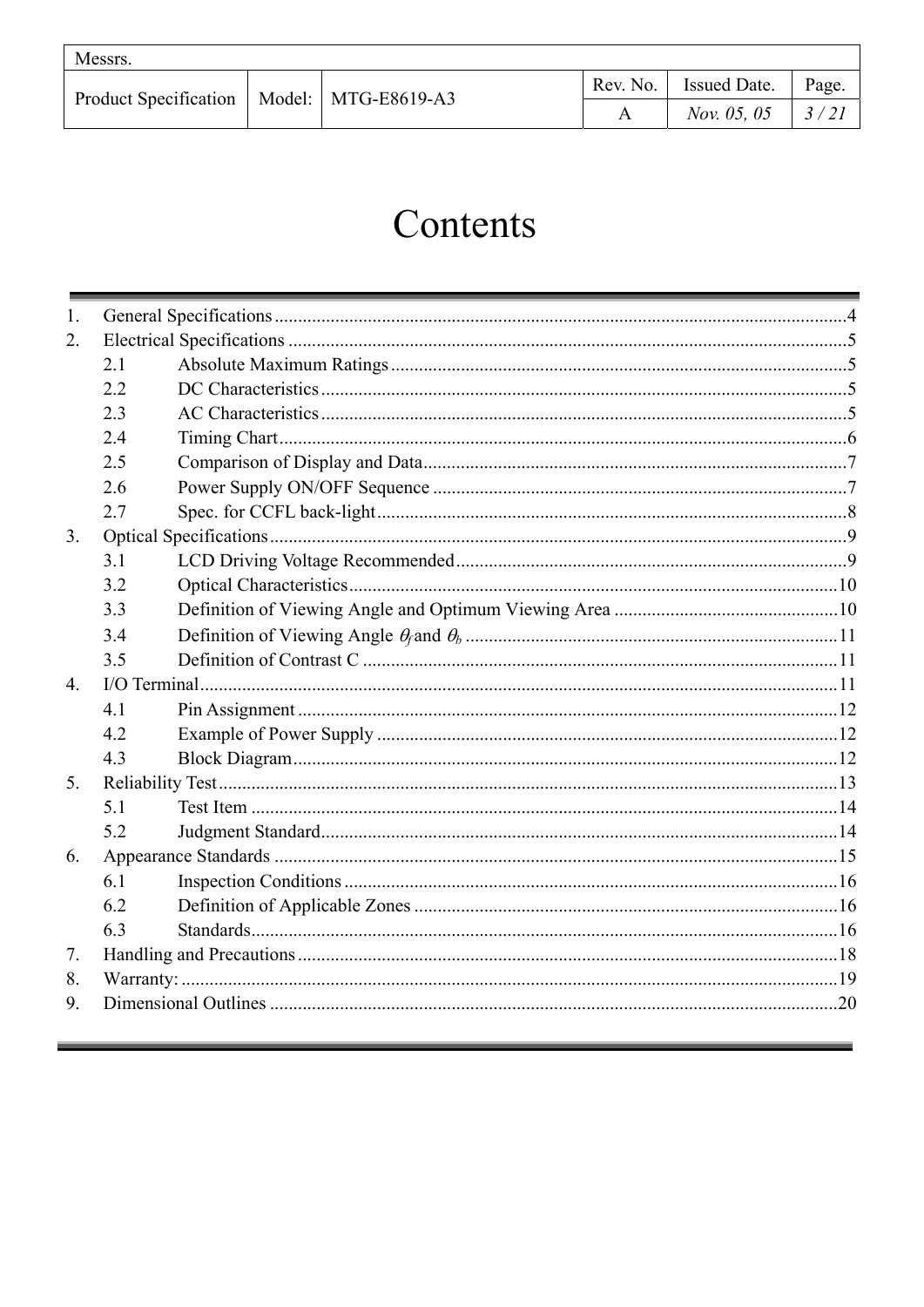| Messrs.                                       |  |                             |       |
|-----------------------------------------------|--|-----------------------------|-------|
| Product Specification   Model:   MTG-E8619-A3 |  | Rev. No.   Issued Date.     | Page. |
|                                               |  | <i>Nov.</i> 05, 05   $4/21$ |       |

# 1. General Specifications

| Operating Temperature : Min. -20°C $\sim$ Max. 70°C |                           |                                                 |
|-----------------------------------------------------|---------------------------|-------------------------------------------------|
| <b>Storage Temperature</b>                          | $\mathbb{R}^{\mathbb{Z}}$ | Min. -30°C $\sim$ Max. 80°C                     |
| Dot Pixels                                          | $\tau_{\rm eff}$          | 320 (W) x 240 (H) dots                          |
| Dot Size                                            | $\ddot{\phantom{0}}$      | $0.34$ (W) x $0.34$ (H) mm                      |
| Dot Pitch                                           | $\mathbb{Z}^{\mathbb{Z}}$ | $0.36$ (W) x $0.36$ (H) mm                      |
| Viewing Area                                        | $\mathbb{R}^{\mathbb{Z}}$ | 122.0 (W) x 92.0 (H) mm                         |
| <b>Outline Dimensions</b><br>$\frac{1}{2}$ .        |                           | $167.1*$ (W) x $109.0**$ (H) x 11.0 max. (D) mm |
|                                                     |                           | * Without Connector Cable                       |
|                                                     |                           | ** Without FFC Connector                        |
| Weight                                              | $\mathcal{L}^{(1)}$       | N/A                                             |
| LCD Type                                            | ÷                         | STN/ Negative, Blue mode/ Transmissive          |
| Viewing Direction                                   | ÷                         | 6:00                                            |
| Data Transfer                                       | $\ddot{\phantom{0}}$      | 4-bit parallel data transfer                    |
| Backlight                                           |                           | With CCFL                                       |
| Drawings                                            |                           | As attached drawings                            |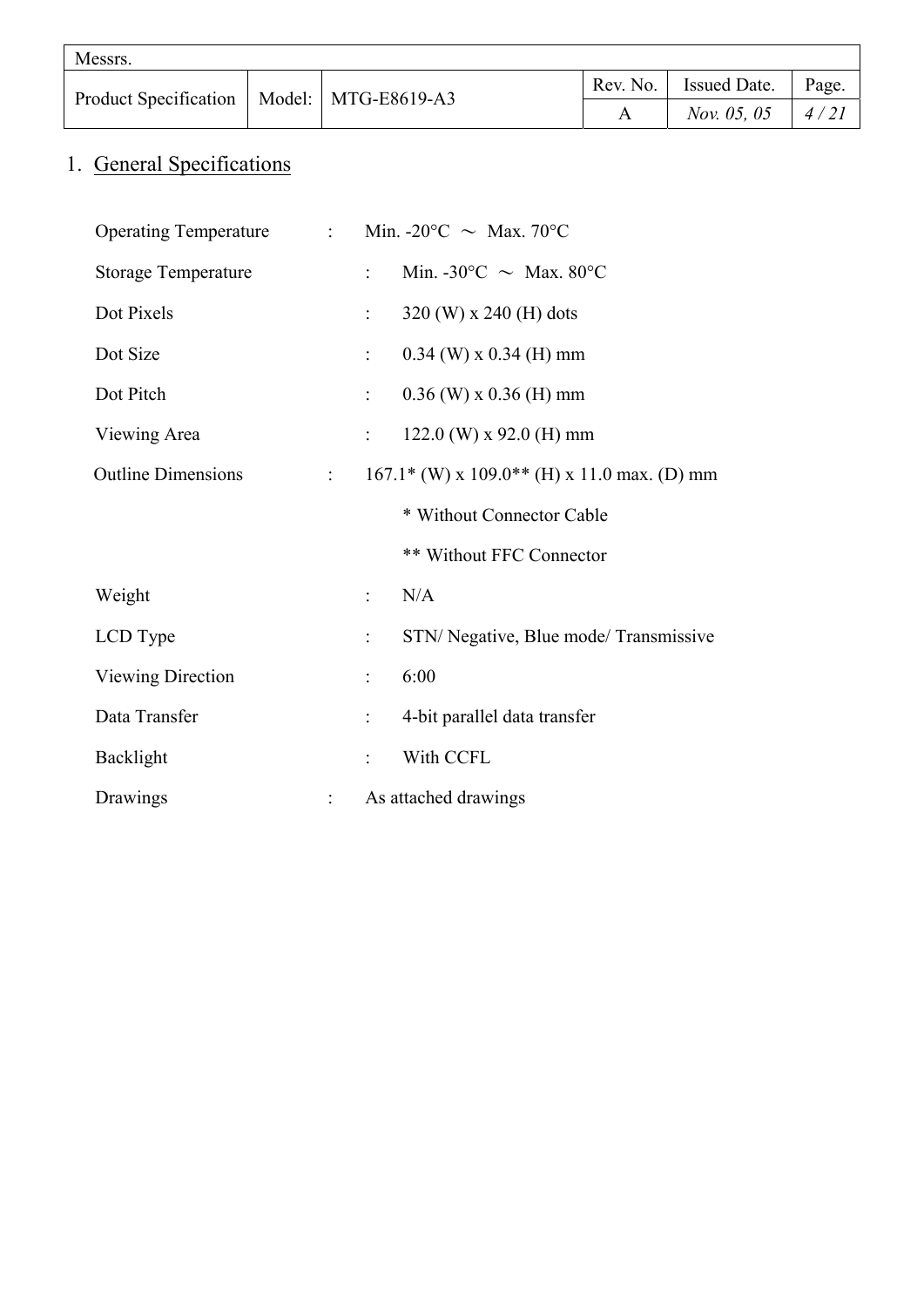| Messrs.                                       |  |                             |       |
|-----------------------------------------------|--|-----------------------------|-------|
| Product Specification   Model:   MTG-E8619-A3 |  | Rev. No.   Issued Date.     | Page. |
|                                               |  | <i>Nov.</i> 05, 05   $5/21$ |       |

## 2. Electrical Specifications

### 2.1 Absolute Maximum Ratings

|                            |                     |            |        |                | $V_{SS} = 0V$ |
|----------------------------|---------------------|------------|--------|----------------|---------------|
| Parameter                  | Symbol              | Conditions | Min.   | Max.           | Units         |
| Supply Voltage (Logic)     | $V_{DD} - V_{SS}$   | $- -$      | $-0.3$ | 7.0            |               |
| Supply Voltage (LCD Drive) | $V_{DD}$ - $V_{EE}$ | $- -$      |        | 35.0           |               |
| Input Voltage              | $\rm V_{\rm I}$     | $- -$      | $-0.3$ | $V_{DD}$ + 0.3 |               |

#### 2.2 DC Characteristics

 $Ta = 25^{\circ}C$ ,  $V_{SS} = 0V$ 

| Parameter                   | Symbol              | Conditions        | Min.                | Typ. | Max.                | Units |
|-----------------------------|---------------------|-------------------|---------------------|------|---------------------|-------|
| Supply Voltage (Logic)      | $V_{DD} - V_{SS}$   |                   | 2.7                 | $-$  | 5.5                 | V     |
| Supply Voltage (LCD Drive)  | $V_{DD}$ - $V_{EE}$ | --                | 12.0                |      | 32.0                | V     |
|                             | $V_{DD} - V_{O}$    |                   | Shown in 3.1        |      |                     | V     |
| High Level (Input Voltage)  | $V_{IH}$            | --                | $0.8 \times V_{DD}$ |      | $V_{DD}$            | V     |
| Low Level (Input Voltage)   | $V_{IL}$            | --                | $\theta$            |      | $0.2 \times V_{DD}$ | V     |
| High Level (Output Voltage) | $V_{OH}$            | $I_{OH} = -0.4mA$ | $V_{DD}$ -0.4       |      |                     | V     |
| Low Level (Output Voltage)  | $V_{OL}$            | $I_{OL} = 0.4mA$  |                     |      | 0.4                 | V     |
|                             | $I_{DD}$            | $V_{DD} = 5.0V$   |                     | 5.0  |                     | mA    |
| <b>Supply Current</b>       | $I_{EE}$            | $V_{DD} = 5.0V$   |                     | 3.0  | --                  | mA    |
| Frame                       | $f_F$               | Duty = $50\%$     | 32                  | 64   | 128                 | Hz    |

#### 2.3 AC Characteristics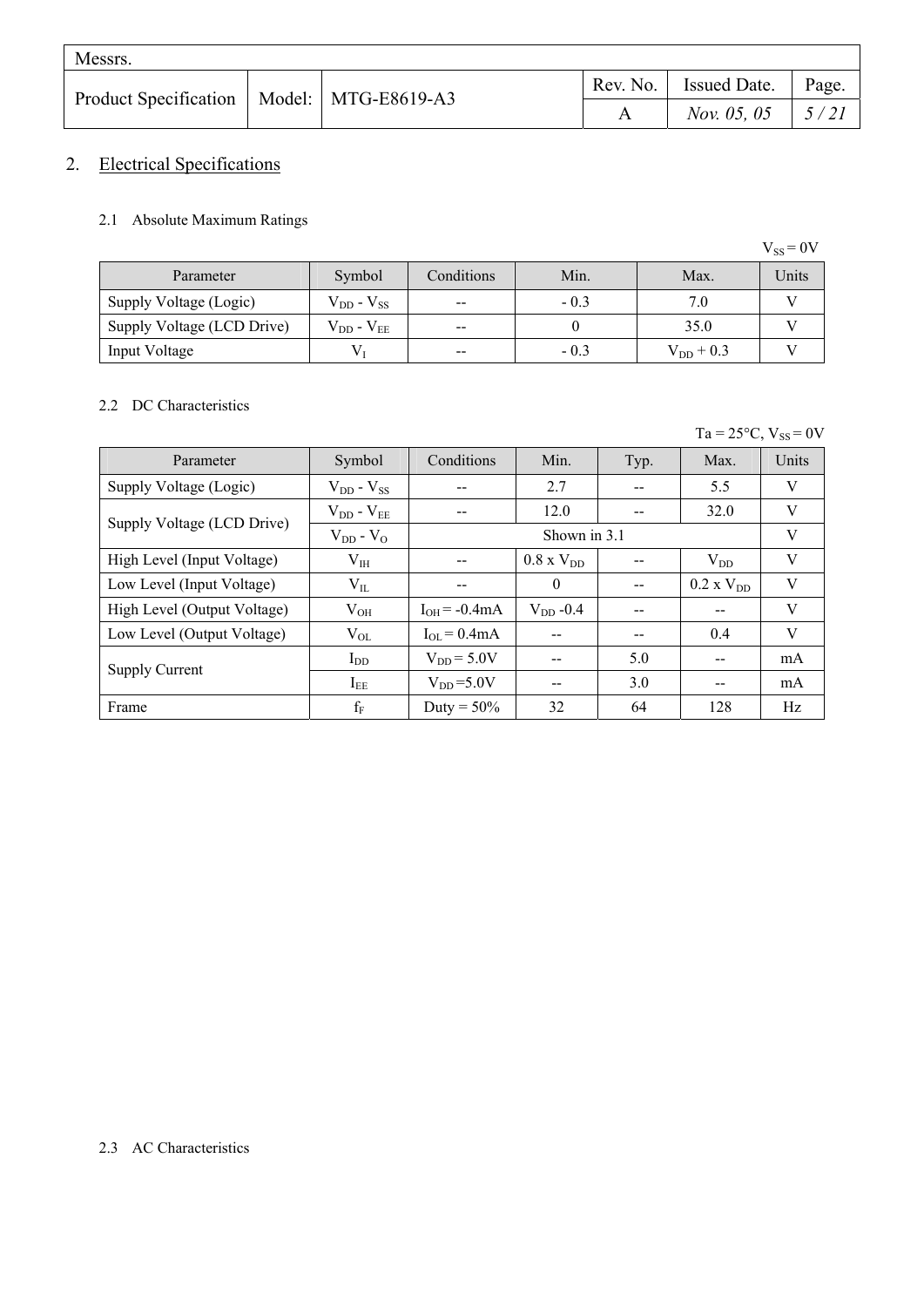| Messrs.                                       |  |                         |       |
|-----------------------------------------------|--|-------------------------|-------|
| Product Specification   Model:   MTG-E8619-A3 |  | Rev. No.   Issued Date. | Page. |
|                                               |  | Nov. 05, 05   $6/21$    |       |

|                        |                   |       |       | $V_{DD} = 5.0V \pm 10\%$ |
|------------------------|-------------------|-------|-------|--------------------------|
| Parameter              | Symbol            | Min.  | Max.  | Units                    |
| CP Pulse Time          | $f_{CP}$          | $- -$ | 6.0   | <b>MHz</b>               |
| Clock Pulse Width      | $t_{\text{WC}}$   | 50    | $-$   | ns                       |
| Load Pulse Width       | $t_{\rm WL}$      | 63    | $-$   | ns                       |
| Data Setup Time        | $t_{SEPUP}$       | 30    |       | ns                       |
| Data Hold Time         | $t_{\text{HOLD}}$ | 30    | $-$   | ns                       |
| Clock Pulse Setup Time | $t_{CL}$          | 80    | $-$   | ns                       |
| Clock Pulse Hold Time  | $t_{LC}$          | 110   | $-$   | ns                       |
| Rise/Fall Time         | tr, tf            | $- -$ | Note1 | ns                       |
| FLM Setup Time         | $t_{\text{FDS}}$  | 100   | 50    | ns                       |
| FLM Hold Time          | $t_{FDH}$         | 100   |       | ns                       |

Note1: The rise and fall times (tr, tf) must satisfy the following relationship (a. and b.).

a. tr, tf 
$$
\frac{1}{2 \text{ fcp}}
$$
 -  $t_{wc}$ 

b. tr,  $tf < 50$ ns



This module contains these capacitors. Please be careful about timing characteristics.



#### 2.4 Timing Chart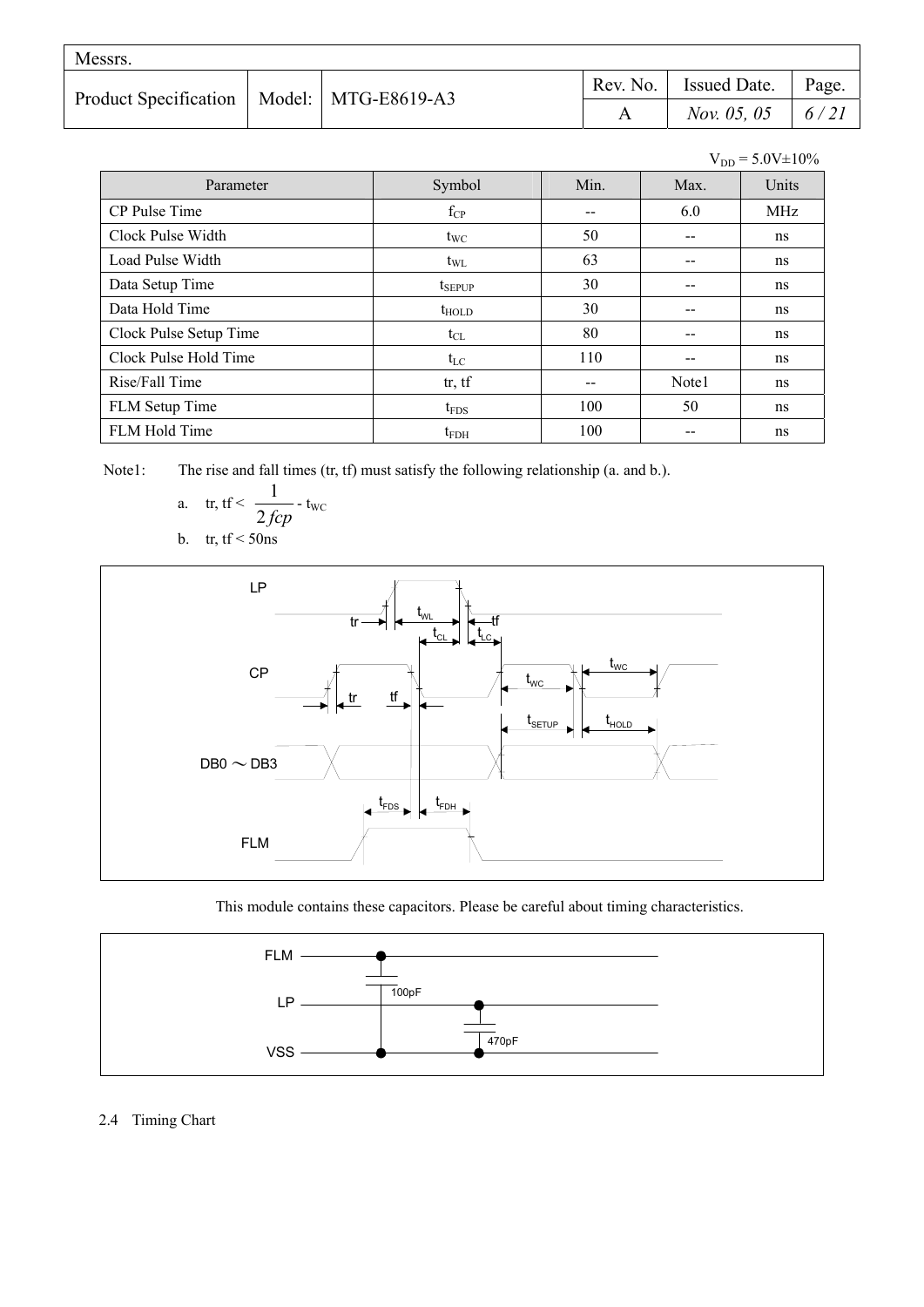| Messrs.                                       |  |          |                       |       |
|-----------------------------------------------|--|----------|-----------------------|-------|
| Product Specification   Model:   MTG-E8619-A3 |  | Rev. No. | <b>I</b> Issued Date. | Page. |
|                                               |  |          | <i>Nov.</i> 05, 05    | 7/21  |



#### 2.5 Comparison of Display and Data

|               | SEG1 |     |     |                 | <b>SEG320</b>          |
|---------------|------|-----|-----|-----------------|------------------------|
| COM1          | DB3  | DB2 | DB1 | DB <sub>0</sub> | DB <sub>0</sub><br>DB1 |
|               |      |     |     |                 |                        |
|               |      |     |     |                 | <b>TOP VIEW</b>        |
|               |      |     |     |                 | DB0 $\sim$ DB3         |
|               |      |     |     |                 |                        |
| <b>COM240</b> |      |     |     |                 |                        |

2.6 Power Supply ON/OFF Sequence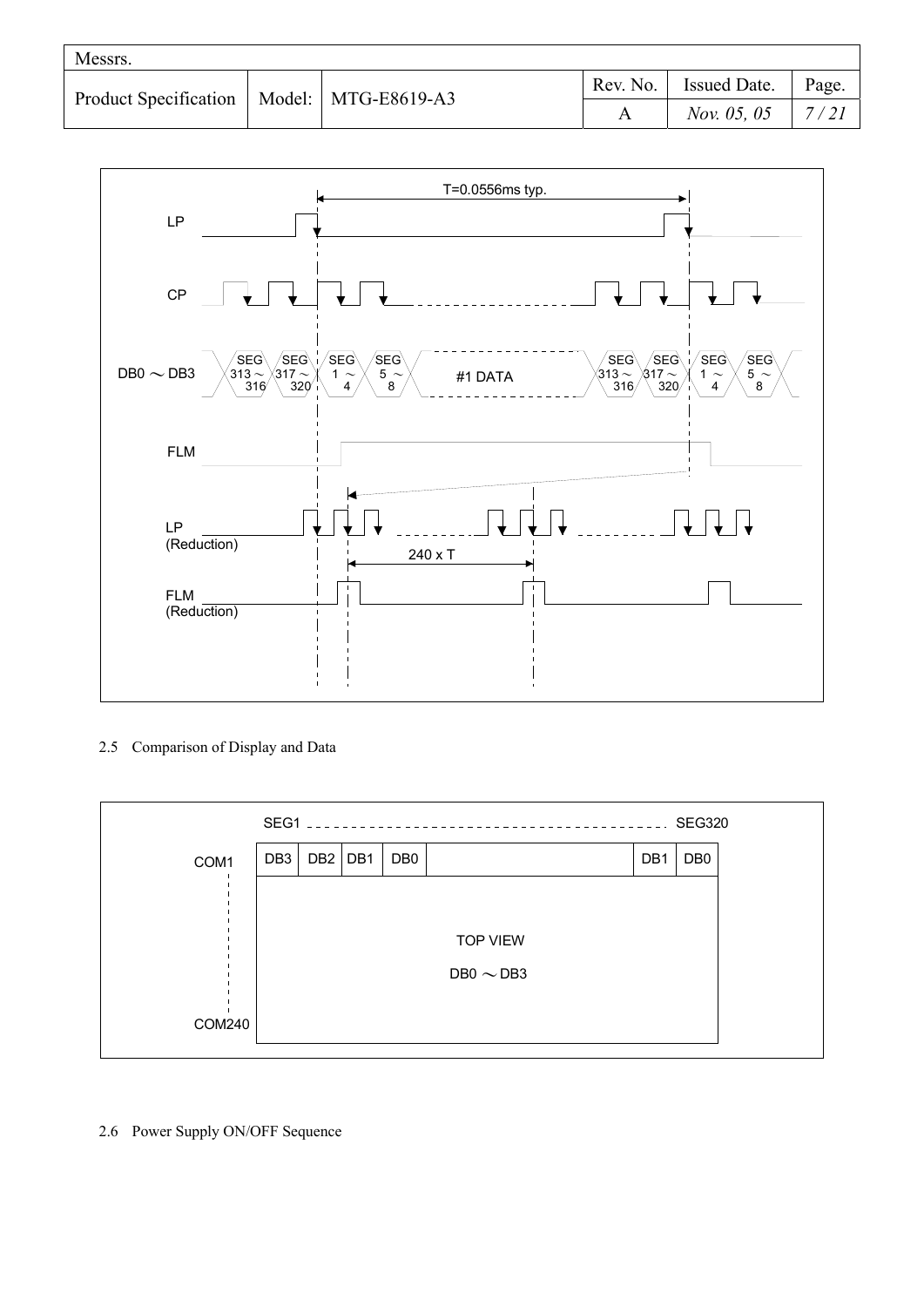| Messrs. |  |                                               |                             |       |
|---------|--|-----------------------------------------------|-----------------------------|-------|
|         |  | Product Specification   Model:   MTG-E8619-A3 | Rev. No.   Issued Date.   J | Page. |
|         |  |                                               | <i>Nov.</i> 05, 05   $8/21$ |       |

#### 2.6.1 ON Sequence



#### 2.6.2 OFF Sequence



Please maintain the above sequence when turning on and off the power supply of the module. If DISPOFF is supplied to the module while internal alternate signal for LCD driving (M) is unstable, DC component will be supplied to the LCD panel. This may cause damage to the LCD module.

#### 2.7 Spec. for CCFL back-light

 $Ta = 25 °C$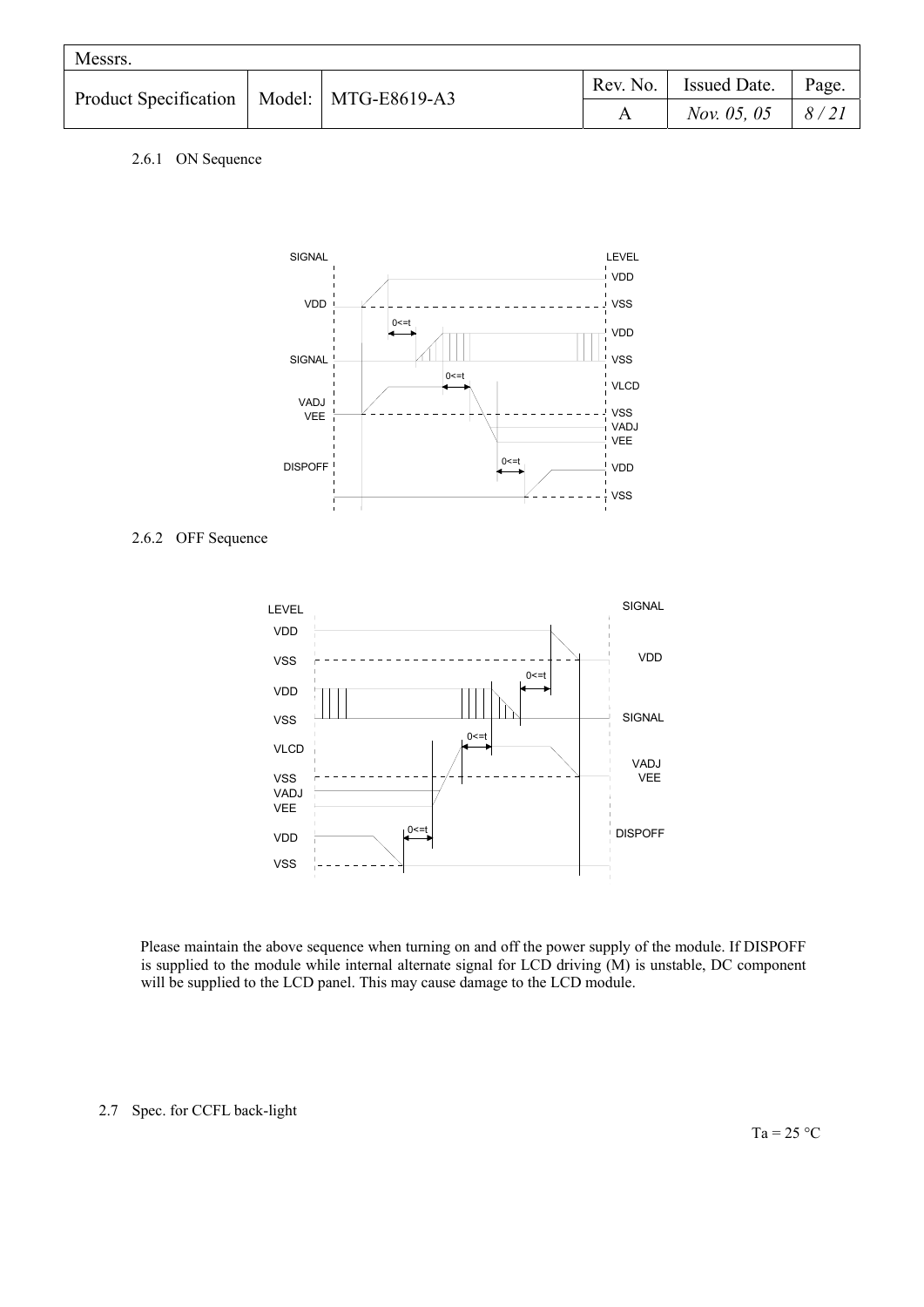| Messrs.                                       |  |                         |                             |  |
|-----------------------------------------------|--|-------------------------|-----------------------------|--|
| Product Specification   Model:   MTG-E8619-A3 |  | Rev. No.   Issued Date. | Page.                       |  |
|                                               |  |                         | <i>Nov.</i> 05, 05   $9/21$ |  |

| Parameter                  | Symbol        | Conditions        | Min.  | Typ.          | Max. | Units             | <b>Notes</b> |
|----------------------------|---------------|-------------------|-------|---------------|------|-------------------|--------------|
| Lamp Voltage               | $V_{L}$       | $IL = 5mA$        | 245   | 270           | 295  | Vrms              | 1)           |
| Lamp Current               | $I_{L}$       | $-$               | 4.5   | 5.0           | 5.5  | mArms             | 2)           |
|                            | $V_{S}$       | $Ta=25^{\circ}C$  | --    | $-$           | 455  | Vrms              | 3)           |
| <b>Starting Voltage</b>    |               | $Ta = 0^{\circ}C$ | $- -$ | $- -$         | 680  | <b>Vrms</b>       | 3)           |
| <b>Operation Frequency</b> | $\sim$ $\sim$ | $IL = 5mA$        | 30    | $\sim$ $\sim$ | 100  | kHz               | 3)           |
| Surface Luminance          |               | $IL = 5mA$        | 820   | 840           | 855  | cd/m <sup>2</sup> | 4)           |
| Average Life               | $\rm T_{AL}$  | $IL = 5mA$        |       | 17000         | --   | hrs               | 5)           |

Note 1). The voltage (r.m.s.) to maintain the electric discharge of the lamp. It is measured after lighting for 3 minutes .

Note 2). The current (r.m.s.) to flow through the lamp with the electric discharge. It is measured after lighting for 3 minutes.

Note 3). The voltage at starting the electric discharge when the voltage is increased gradually from 0V.

Note 4). Surface Luminance is specified the average of luminance measured by the 9 points of backlight module surface after 20 minutes power on.

Note 5). CFL life is defined as the time for which the initial luminance is attenuated by 50% of the luminance value. Average Life represents the time elapsed at the point of time when the residual ratio becomes below 50% when plural lamps are lighted in comparison with the definition of life mentioned above.



**CCFL Testing Circuit**

#### 3. Optical Specifications

3.1 LCD Driving Voltage Recommended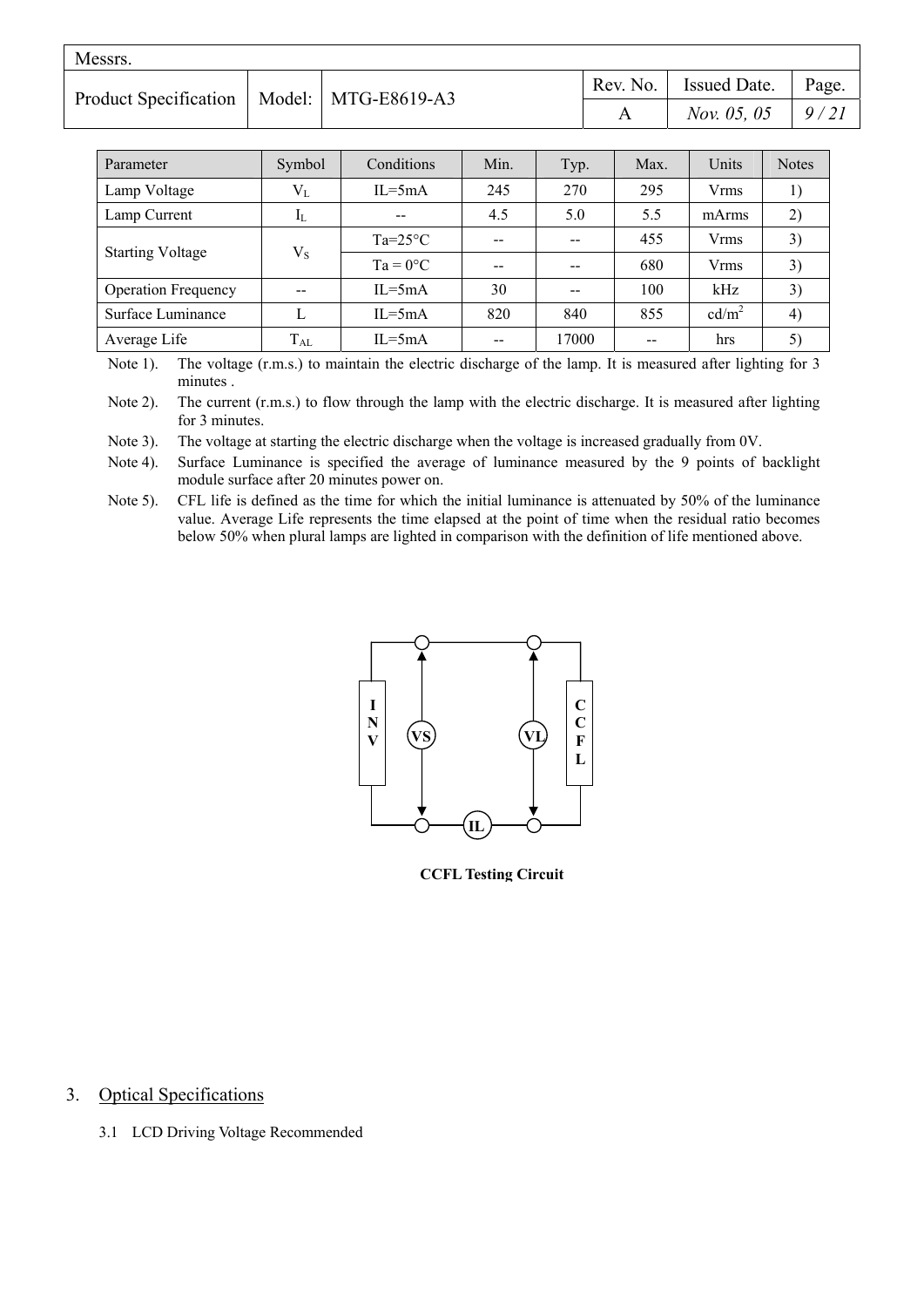| Messrs.                                       |  |                              |       |
|-----------------------------------------------|--|------------------------------|-------|
| Product Specification   Model:   MTG-E8619-A3 |  | Rev. No.   Issued Date.      | Page. |
|                                               |  | <i>Nov.</i> 05, 05   $10/21$ |       |

| Parameter                  | Symbol             | Conditions    | Min.  | Typ.  | Max.  | Units |
|----------------------------|--------------------|---------------|-------|-------|-------|-------|
| LCD Driving Voltage Note 1 |                    | $Ta = -20 °C$ | 23.81 | 24.55 | 25.28 |       |
|                            | $V_{DD}$ - $V_{O}$ | $Ta = 25 °C$  | 22.98 | 23.70 | 24.41 |       |
|                            |                    | $Ta = 70 °C$  | 22.36 | 23.05 | 23.74 |       |

Note 1 : Voltage (Applied actual waveform to LCD panel) for the best contrast. The range of minimum and maximum shows tolerance of the operating voltage. The specified contrast ratio and response time are not guaranteed over the entire range.

#### 3.2 Optical Characteristics

| Ta=25 °C, 1/240 Duty, 1/17 Bias, $V_{DD} = 5.0V$ (Note 4), $\theta = 0^{\circ}$ , $\phi = 270^{\circ}$ |              |                    |                                          |       |      |       |       |
|--------------------------------------------------------------------------------------------------------|--------------|--------------------|------------------------------------------|-------|------|-------|-------|
|                                                                                                        | Parameter    | Symbol             | Conditions                               | Min.  | Typ. | Max.  | Units |
| Contrast Ratio Note 1                                                                                  |              | C                  | $\theta = 0^{\circ}, \phi = 0^{\circ}$   | 3     | 5.0  |       |       |
| Viewing Angle                                                                                          |              | Front-Back         | $\theta_f - \theta_b$ , $\phi = 0^\circ$ | $+25$ | to   | $-20$ | deg.  |
| (Shown in $3.3$ )                                                                                      |              | Left-Right         | $\theta_l$ - $\theta_r$ $\phi = 0^\circ$ | $+20$ | to   | $-20$ | deg.  |
|                                                                                                        | Rise Note 2  | $T_{ON}$           | $Ta = -20 °C$                            |       | --   | --    | msec  |
|                                                                                                        | Decay Note 3 | $T_{OFF}$          | $Ta = -20 °C$                            |       | --   |       | msec  |
| Response                                                                                               | Rise Note 2  | $T_{ON}$           | $Ta = 25 °C$                             |       | 150  | 200   | msec  |
| Time                                                                                                   | Decay Note 3 | $T_{OFF}$          | $Ta = 25 °C$                             |       | 250  | 300   | msec  |
|                                                                                                        | Rise Note 2  | $T_{ON}$           | $Ta = 70 °C$                             |       | --   |       | msec  |
|                                                                                                        | Decay Note 3 | $\mathrm{T_{OFF}}$ | $Ta = 70 °C$                             |       | --   |       | msec  |

Note 1 : Contrast ratio is defined as follows.

 $CR = L_{OFF} / L_{ON}$ 

 $L_{ON}$ : Luminance of the ON segments,  $L_{OFF}$ : Luminance of the OFF segments

Note 2 : The time that the luminance level reaches 90% of the saturation level from 0% when ON signal is applied.

- Note 3 : The time that the luminance level reaches 10% of the saturation level from 100% when OFF signal is applied.
- Note 4 : Definition of Driving Voltage  $V<sub>D</sub>$ . Assuming that the typical driving waveforms shown below are applied to the LCD Panel at /A Duty - 1/B Bias ( A : Duty Number, B : Bias Number ). Driving voltage  $V_D$  is defined s follows:  $V_D = (Vth1+Vth2)/2$ 
	- Vth1 : The voltage VO-P that should provide 50% of the saturation level in the luminance at the segment which the ON signal is applied to.
	- Vth2 : The voltage VO-P that should provide 50% of the saturation level in the luminance at the segment which the OFF signal is applied to.



3.3 Definition of Viewing Angle and Optimum Viewing Area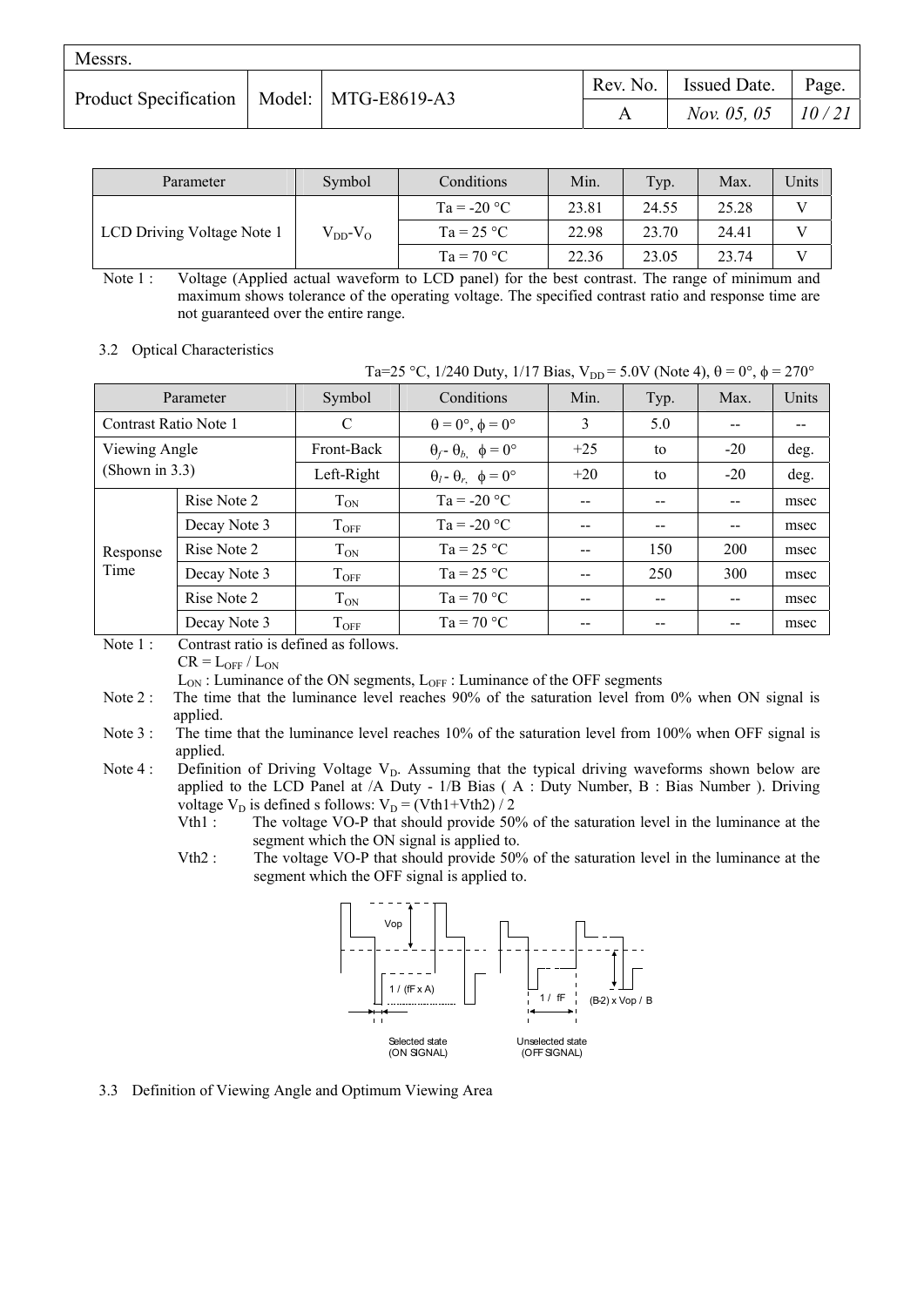| Messrs.                                       |  |  |  |                                                       |       |  |  |  |  |
|-----------------------------------------------|--|--|--|-------------------------------------------------------|-------|--|--|--|--|
| Product Specification   Model:   MTG-E8619-A3 |  |  |  | $\vert$ Rev. No. $\vert$ Issued Date. $\vert$ $\vert$ | Page. |  |  |  |  |
|                                               |  |  |  | <i>Nov.</i> 05, 05   $11/21$                          |       |  |  |  |  |



3.4 Definition of Viewing Angle  $\theta_f$  and  $\theta_b$ 



3.5 Definition of Contrast C, *C= Brightness of selected dot (B1 )/ Brightness of unselected dot (B2)*



4. I/O Terminal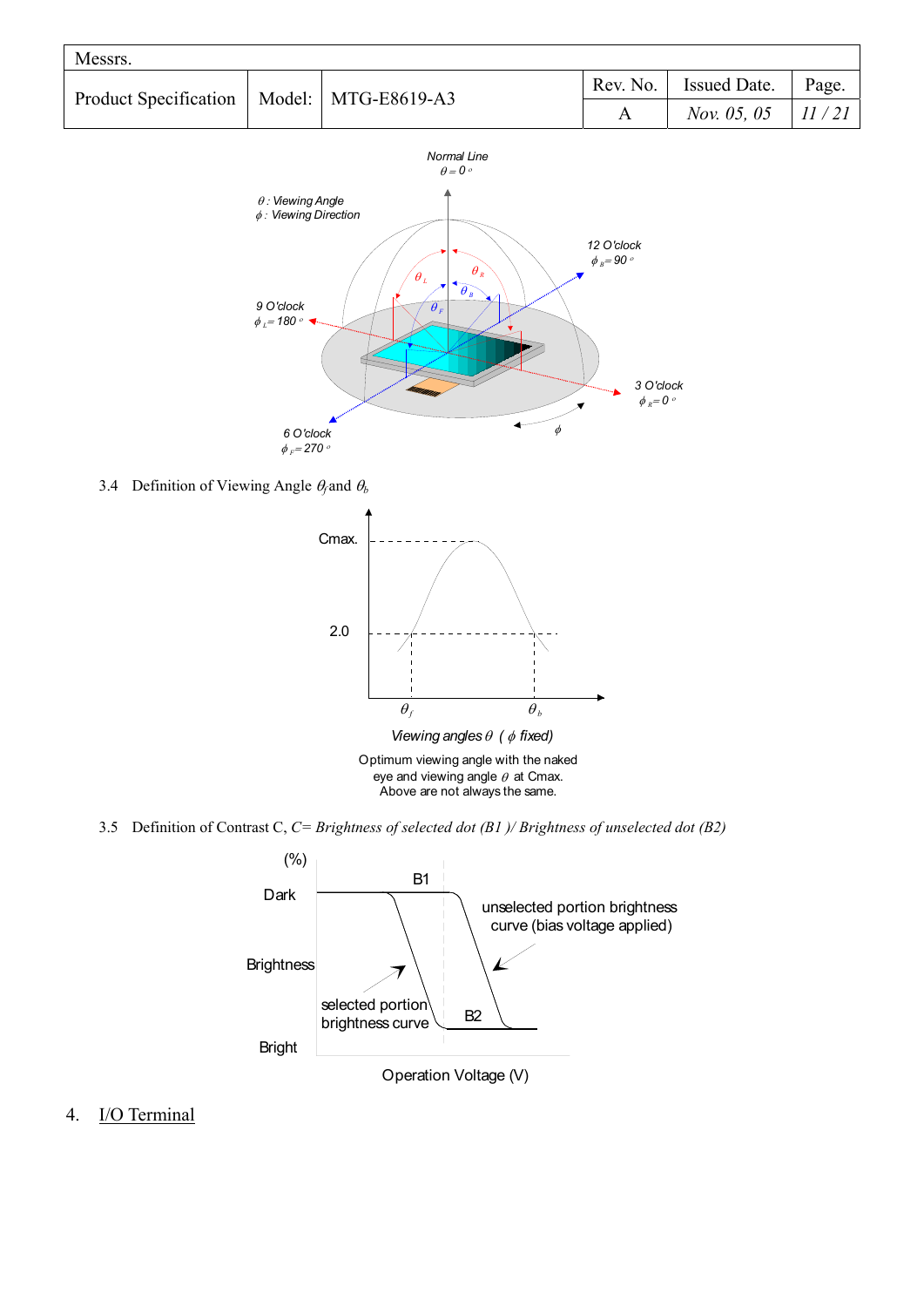| Messrs.                                       |  |  |  |                              |       |  |  |  |
|-----------------------------------------------|--|--|--|------------------------------|-------|--|--|--|
| Product Specification   Model:   MTG-E8619-A3 |  |  |  | Rev. No. Issued Date.        | Page. |  |  |  |
|                                               |  |  |  | <i>Nov.</i> 05, 05   $12/21$ |       |  |  |  |

#### 4.1 Pin Assignment

LCD (CN1)

| No. | Pin No.        | Symbol          | Function                                            |  |  |  |  |  |
|-----|----------------|-----------------|-----------------------------------------------------|--|--|--|--|--|
| 1   | 13             | Vo              | Voltage level for LCD contrast adjustment           |  |  |  |  |  |
| 2   | 12             | $V_{EE}$        | Power supply for LCD drive                          |  |  |  |  |  |
| 3   | 4              | D <sub>3</sub>  | 3<br>Display<br>data                                |  |  |  |  |  |
| 4   | 3              | D2              | 2<br>Display<br>data                                |  |  |  |  |  |
| 5   | $\overline{2}$ | D <sub>1</sub>  | Display<br>data<br>1                                |  |  |  |  |  |
| 6   |                | D <sub>0</sub>  | Display<br>data<br>$\theta$                         |  |  |  |  |  |
| 7   | 5              | NC/M            | Non-connection                                      |  |  |  |  |  |
| 8   | 10             | $V_{SS}$        | Ground                                              |  |  |  |  |  |
| 9   | 11             | $V_{DD}$        | Power supply for logic                              |  |  |  |  |  |
| 10  | 7              | CP2             | Clock signal for shifting data                      |  |  |  |  |  |
| 11  | 6              | CP <sub>1</sub> | Data latch signal                                   |  |  |  |  |  |
| 12  | 8              | S               | Fist line marker                                    |  |  |  |  |  |
| 13  | 9              | <b>DISP OFF</b> | Display control signal H: Display on L: Display off |  |  |  |  |  |
| 14  | 14             | F.G.            | Frame<br>Ground                                     |  |  |  |  |  |

#### 4.2 Example of Power Supply

It is recommended to apply a potentiometer for the contrast adjust due to the tolerance of the driving voltage and its temperature dependence.



 $R1+R2+VR=10 \sim 20 K\Omega$ 

#### 4.3 Block Diagram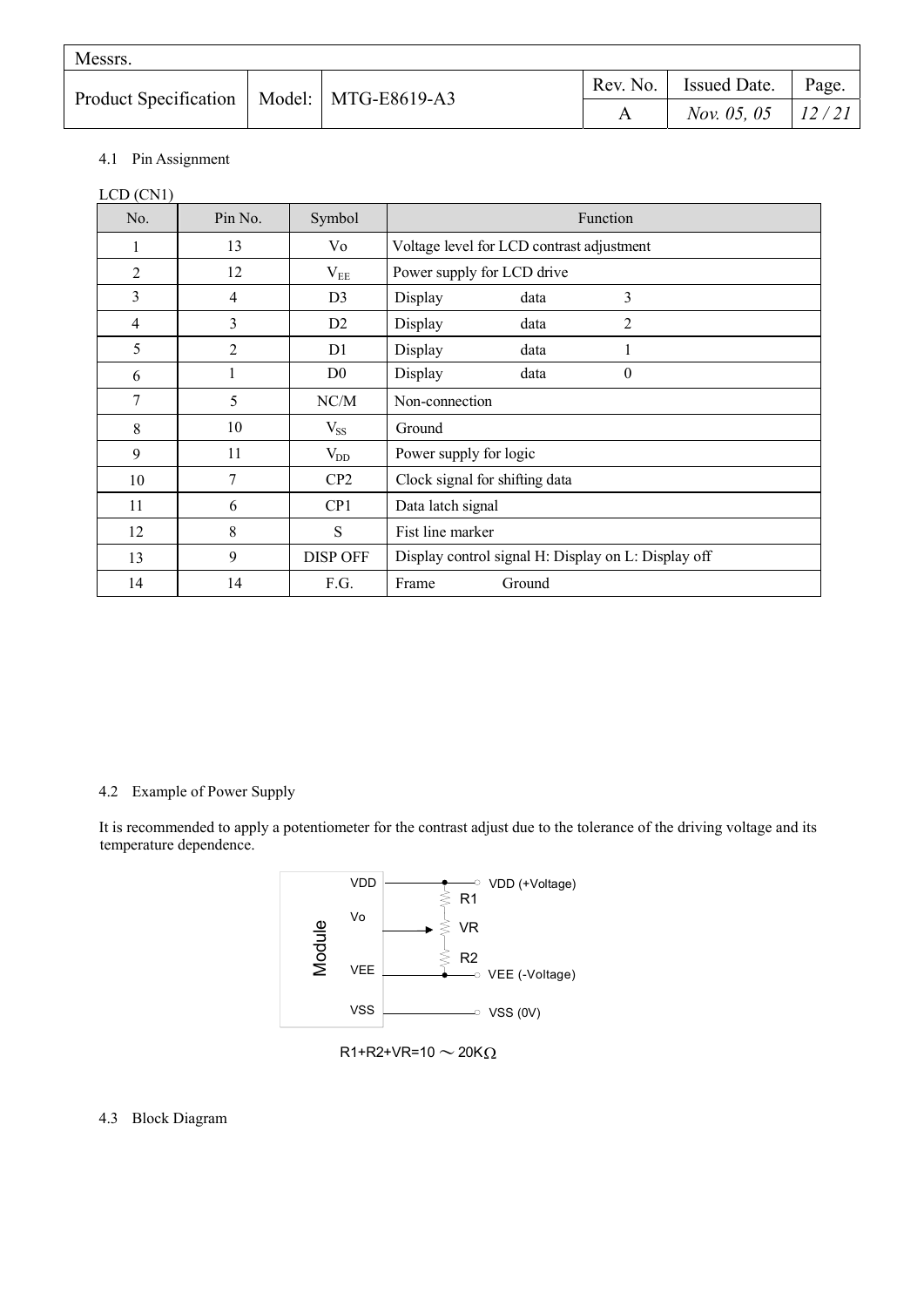| Messrs.                                       |  |          |                              |       |
|-----------------------------------------------|--|----------|------------------------------|-------|
| Product Specification   Model:   MTG-E8619-A3 |  | Rev. No. | <b>I</b> ssued Date.         | Page. |
|                                               |  |          | <i>Nov.</i> 05, 05   13 / 21 |       |



5. Reliability Test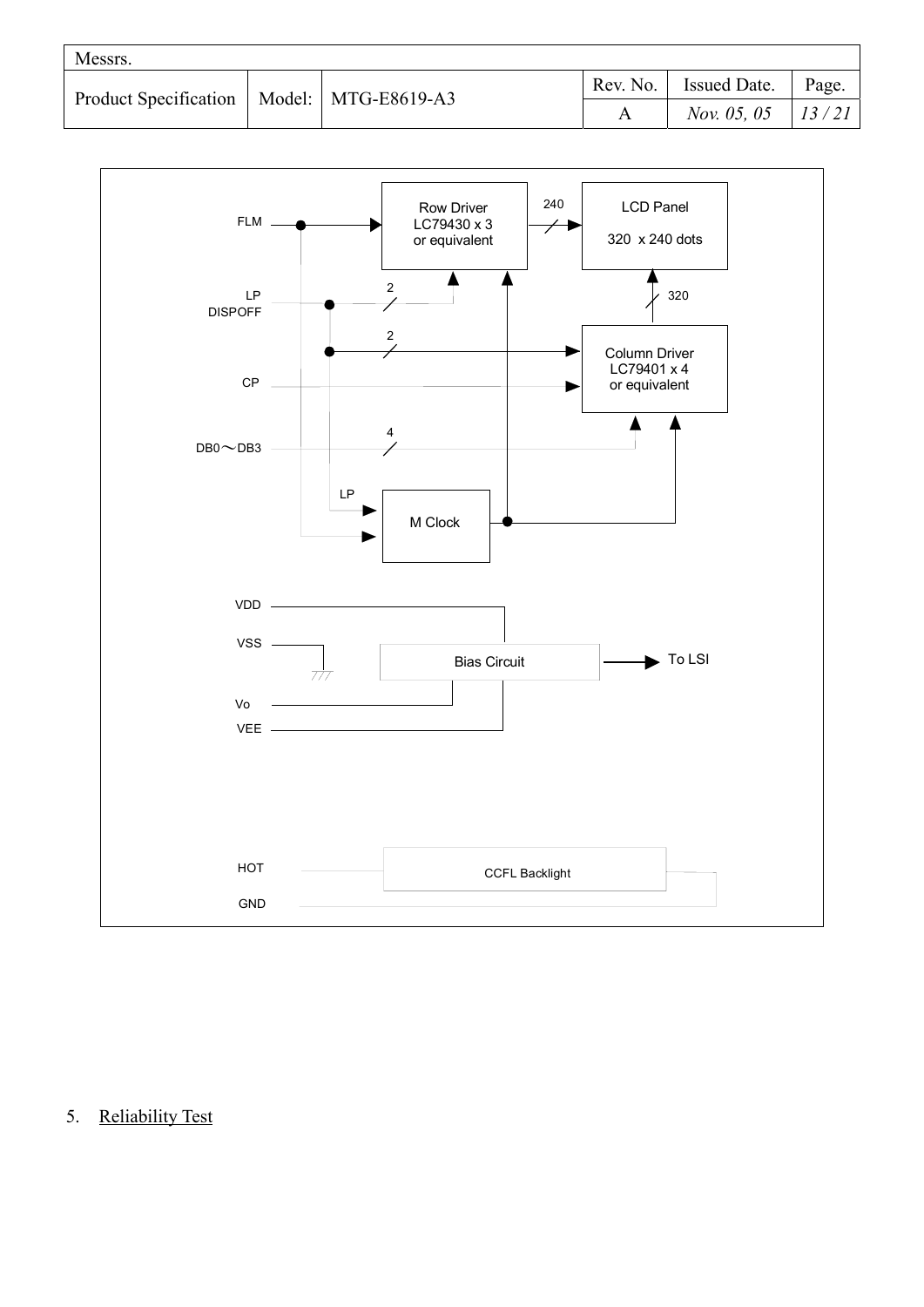| Messrs.                                       |  |  |  |                                               |       |  |  |  |
|-----------------------------------------------|--|--|--|-----------------------------------------------|-------|--|--|--|
| Product Specification   Model:   MTG-E8619-A3 |  |  |  | $\vert$ Rev. No. $\vert$ Issued Date. $\vert$ | Page. |  |  |  |
|                                               |  |  |  | <i>Nov.</i> 05, 05   $14/21$                  |       |  |  |  |

#### 5.1 Test Item

No change on display and in operation under the following test condition.

| No.            | <b>Test Item</b>                | Description                                                                                                                                                                                                                                                       | Condition                                 | <b>Note</b> |
|----------------|---------------------------------|-------------------------------------------------------------------------------------------------------------------------------------------------------------------------------------------------------------------------------------------------------------------|-------------------------------------------|-------------|
| 1.             | High Temperature<br>(Operation) | Durability test under long time high<br>temperature with electrical stress (voltage,<br>current)                                                                                                                                                                  | $70^{\circ}$ C $\pm$ 2°C 96hrs            |             |
| 2.             | High Temperature<br>(Storage)   | Durability test under long time high<br>temperature storage                                                                                                                                                                                                       | $80^{\circ}$ C $\pm$ 2°C 96hrs            | 4           |
| 3 <sub>1</sub> | Low Temperature<br>(Operation)  | Durability test under long time low<br>temperature with electrical stress (voltage,<br>current)                                                                                                                                                                   | $-20$ °C $\pm$ 2°C, 96hrs                 | 3           |
| 4.             | Low Temperature<br>(Storage)    | Durability test under long time low<br>temperature storage                                                                                                                                                                                                        | $-30^{\circ}C \pm 2^{\circ}C$ , 96hrs     | 3, 4        |
| 5.             | Damp Proof Test                 | Durability test under long time high<br>temperature and high humidity                                                                                                                                                                                             | 40°C $\pm$ 2°C, 90 $\sim$ 95%<br>RH 96hrs | 3, 4        |
| 6.             | <b>Vibration Test</b>           | Total fixed amplitude: 1.5mm<br>Vibration frequency: $10 \sim 55$ Hz<br>One cycle 60 seconds to 3 directions of X, Y,<br>Z for each 15 minutes                                                                                                                    |                                           | 5           |
| 7.             | Drop Test                       | To be measured after dropping from 60cm high on the concrete surface<br>in packing state.<br>F<br>A corner: once<br>E<br>G.<br>Edge dropping<br>B, C, D edge: once<br>B<br>Face dropping<br>60cm<br>$E, F, G$ face: once<br>Concrete Surface<br><u>xxxxxxxx</u> x | Dropping method corner dropping           |             |

Note 1: Unless otherwise specified, tests will be conducted under the following condition, Temperature :  $25^{\circ}C \pm 2^{\circ}C$ 

Humidity :  $65\% \pm 5\%$ 

Note 2: Unless otherwise specified, tests will be not conducted under functioning state.

Note 3: No dew condensation to be observed.

Note 4: The function test shall be conducted after 4 hours storage at the normal temperature and humidity after removed from the test chamber.

Note 5: Vibration test will be conducted to the product itself without putting it in a container.

5.2 Judgment Standard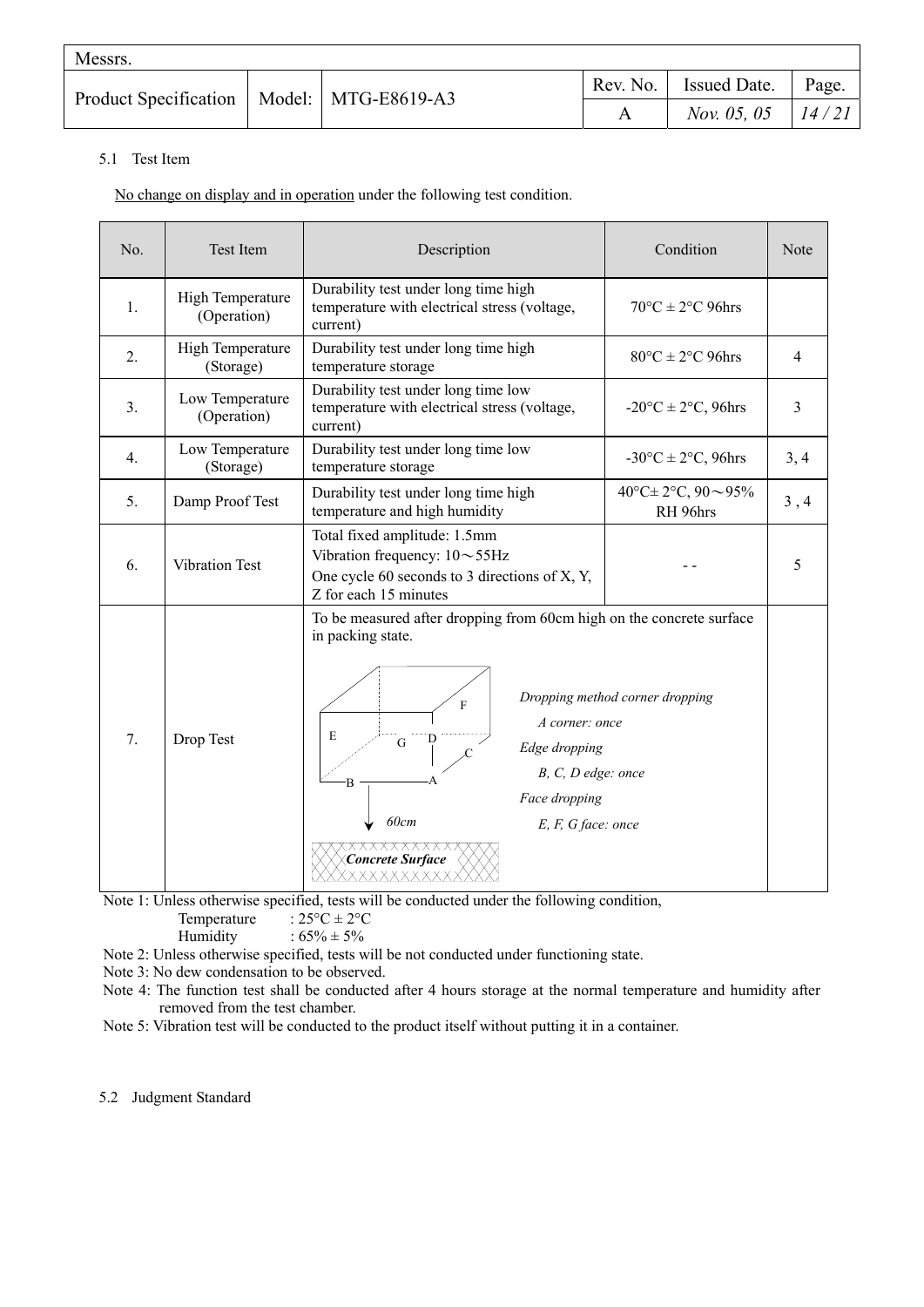| Messrs.                                       |  |  |  |                                 |  |  |  |  |
|-----------------------------------------------|--|--|--|---------------------------------|--|--|--|--|
| Product Specification   Model:   MTG-E8619-A3 |  |  |  | Rev. No.   Issued Date.   Page. |  |  |  |  |
|                                               |  |  |  | <i>Nov.</i> 05, 05   15/21      |  |  |  |  |

| Failure Mode         |        |                |        | Test Item |        |        |        | Judgment Standard                                                                               |  |
|----------------------|--------|----------------|--------|-----------|--------|--------|--------|-------------------------------------------------------------------------------------------------|--|
|                      |        | $\overline{2}$ | 3      | 4         | 5      | 6      | 7      |                                                                                                 |  |
| Orientation          | $\ast$ | $\ast$         | $\ast$ | $\ast$    | $\ast$ |        |        | No remarkable degradation of appearance under<br>bias/ non-bias condition                       |  |
| Current Value (IAC)  | $\ast$ | $\ast$         | $\ast$ | $\ast$    | $\ast$ |        |        | No remarkable increase                                                                          |  |
| Contrast             | $\ast$ |                | $\ast$ | $\ast$    | $\ast$ |        |        | No remarkable poor contrast                                                                     |  |
| Domain               | $\ast$ | $\ast$         | $\ast$ | $\ast$    | $\ast$ |        |        | Less than 20% of all dots have reverse tilt of<br>more than on third of one dot area.           |  |
| Bubble (Inside Cell) | $\ast$ | $\ast$         | $\ast$ | $\ast$    | $\ast$ | $\ast$ |        | As per "Appearance Standard" (Note. In-<br>cluding one which disappear after $25^{\circ}$ C 2H) |  |
| Polarizer            | $\ast$ |                |        |           | $\ast$ | $\ast$ |        | As per "Appearance Standard" no remarkable<br>appearance change                                 |  |
| Glass Damage         |        |                |        |           |        |        | $\ast$ | As per "Appearance Standard"                                                                    |  |

Note. 1. \* is strong linkage between Failure Mode and Test Item.

2. Number of Test Item should be referred to former page.

3. Judgment and Standard value should be fixed by other inspection standard and criteria samples.

## 6. Appearance Standards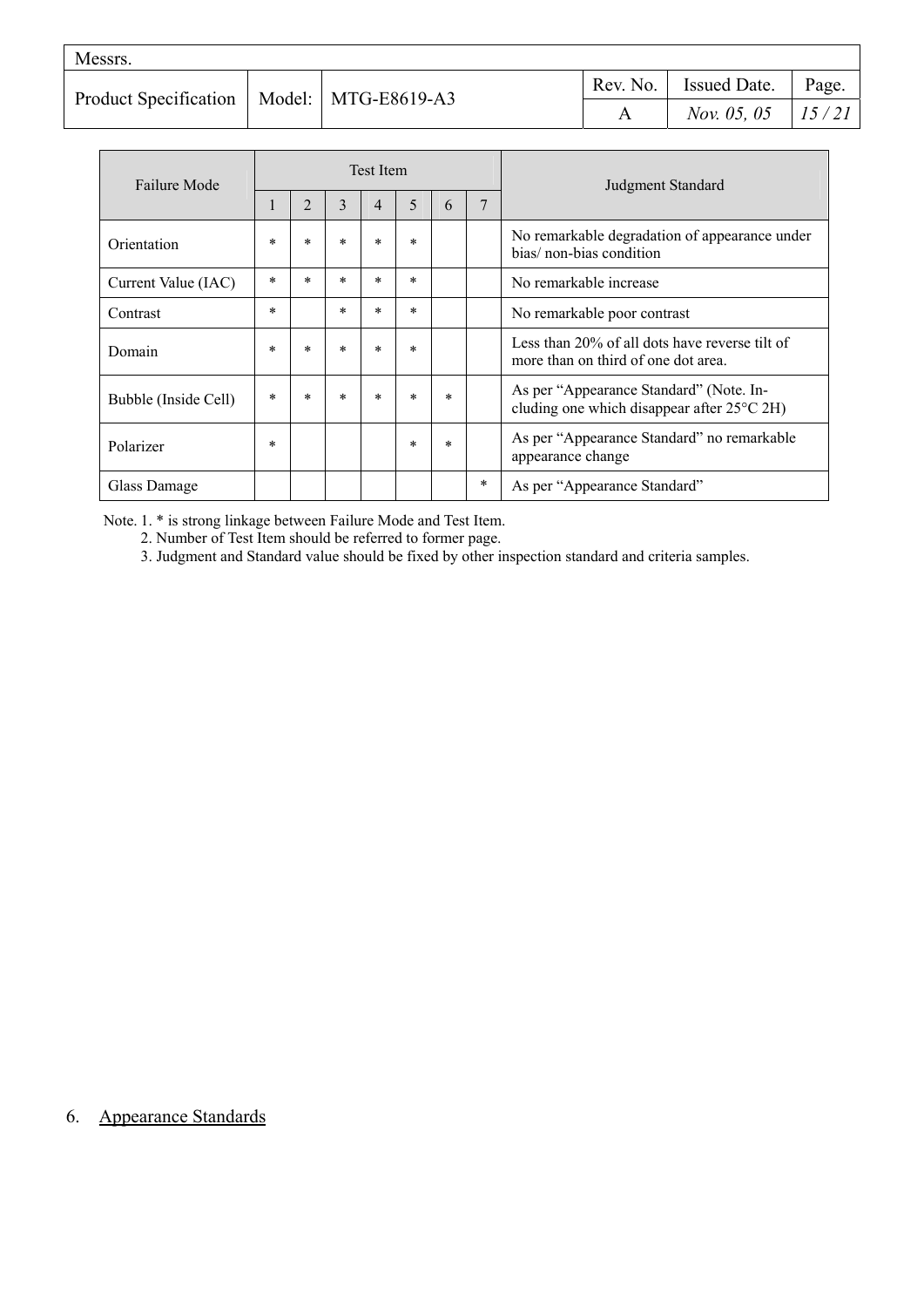| Messrs.                                       |  |  |                      |                              |       |  |  |  |
|-----------------------------------------------|--|--|----------------------|------------------------------|-------|--|--|--|
| Product Specification   Model:   MTG-E8619-A3 |  |  | Rev. No. $\parallel$ | Issued Date.                 | Page. |  |  |  |
|                                               |  |  |                      | <i>Nov.</i> 05, 05   $16/21$ |       |  |  |  |

#### 6.1 Inspection Conditions

The LCD shall be inspected under 40W white fluorescent light. The distance between the eyes and the sample shall be more than 30cm. All directions for inspecting the sample should be within 45° against perpendicular line.



6.2 Definition of Applicable Zones



A Zone : Active display area

B Zone : Area from outside of "A Zone" to validity viewing area

C Zone : Rest parts

A Zone + B Zone = Validity viewing area

6.3 Standards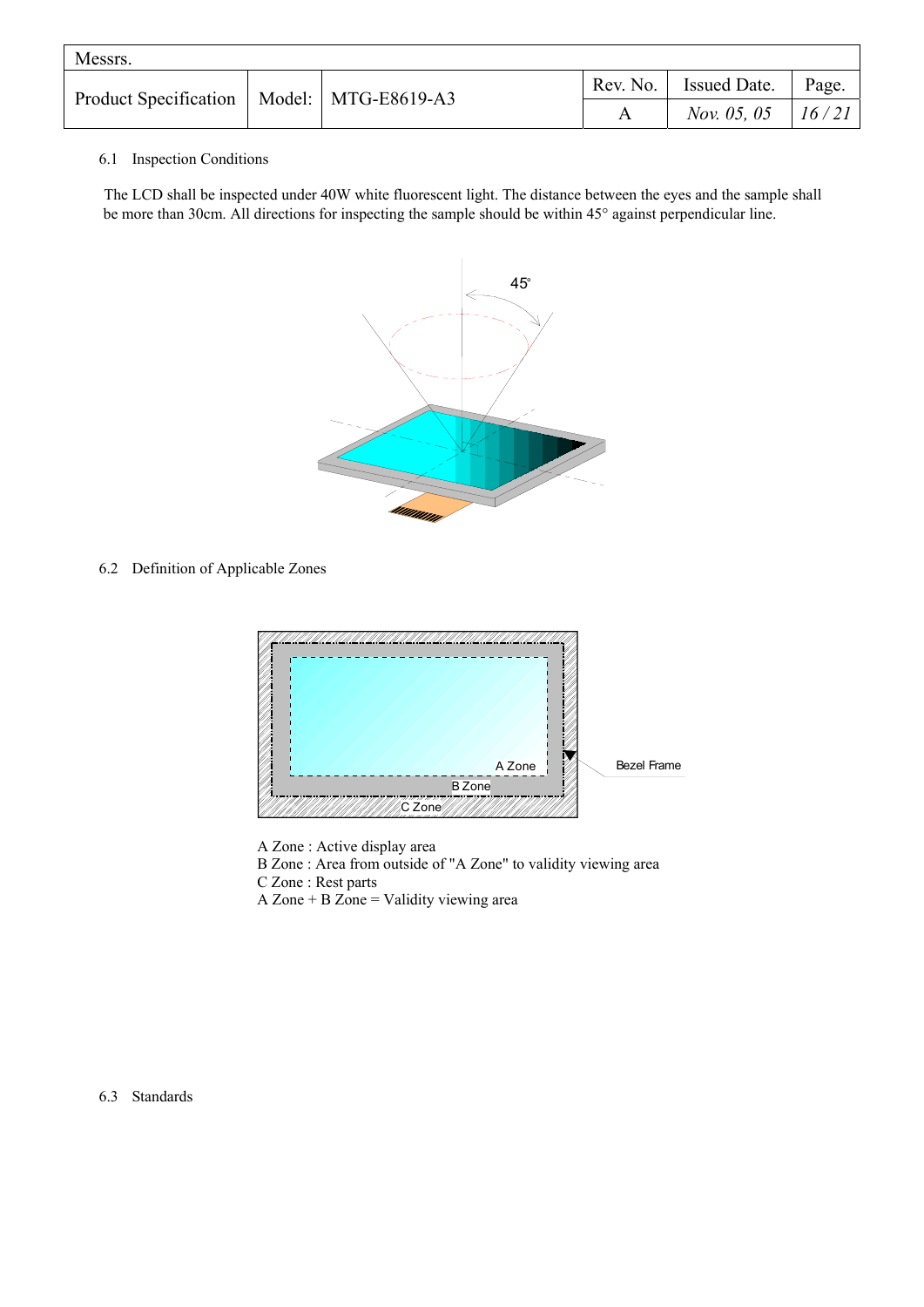| Messrs.                                       |  |  |  |                              |       |  |  |  |
|-----------------------------------------------|--|--|--|------------------------------|-------|--|--|--|
| Product Specification   Model:   MTG-E8619-A3 |  |  |  | Rev. No.   Issued Date.      | Page. |  |  |  |
|                                               |  |  |  | <i>Nov.</i> 05, 05   $17/21$ |       |  |  |  |

| No.                                                          | Parameter                           |                                                   | Criteria                           |                       |               |               |
|--------------------------------------------------------------|-------------------------------------|---------------------------------------------------|------------------------------------|-----------------------|---------------|---------------|
|                                                              |                                     | (1) Round Shape                                   |                                    |                       |               |               |
|                                                              |                                     | Zone                                              |                                    | Acceptable Number     |               |               |
|                                                              |                                     | Dimension (mm)                                    | A                                  | $\, {\bf B}$          | $\mathbf C$   |               |
|                                                              |                                     | D<br>0.2<br>$\leq$                                | $\ast$                             | $\ast$                | $\star$       |               |
|                                                              |                                     | $~<~$ D<br>0.2<br>$\leq$<br>0.3                   | $\overline{3}$                     | 5                     | $\star$       |               |
|                                                              |                                     | $\leq$<br>0.4<br>0.3<br>$\langle$ D               | $\overline{2}$                     | $\overline{3}$        | $\ast$        |               |
|                                                              |                                     | $\,<\,$ D<br>$\leq$<br>0.5<br>0.4                 | $\boldsymbol{0}$                   | $\mathbf{1}$          | $\star$       |               |
|                                                              |                                     | 0.5<br>$\langle$ D                                | $\mathbf{0}$                       | $\boldsymbol{0}$      | $\star$       |               |
| <b>Black and White</b><br>1.<br>Spots, Foreign<br>Substances | $D = (Long + Short)/2$ *: Disregard |                                                   |                                    |                       |               |               |
|                                                              | (2) Line Shape                      |                                                   |                                    |                       |               |               |
|                                                              |                                     | Zone<br>Zone                                      |                                    | Acceptable Number     |               |               |
|                                                              |                                     |                                                   | $X$ (mm)<br>$Y$ (mm)               | A                     | B             | $\mathcal{C}$ |
|                                                              |                                     |                                                   | 0.03<br>$\geq W$<br>$\blacksquare$ | $\ast$                | $\star$       | $\star$       |
|                                                              |                                     | 0.05<br>2.0<br>$\mathbf{L}$<br>$\geq W$<br>$\geq$ | $\overline{3}$                     | $\overline{3}$        | $\star$       |               |
|                                                              |                                     | W<br>$\geq$<br>L<br>0.1<br>$\geq$<br>1.0          | 3                                  | $\overline{3}$        | $\ast$        |               |
|                                                              |                                     | 0.1<br>$<\;$ W<br>$\overline{a}$                  |                                    | In the same way $(1)$ |               |               |
|                                                              |                                     | X: Length Y: Width *: Disregard                   |                                    |                       |               |               |
|                                                              |                                     | Total defects shall not exceed 5.                 |                                    |                       |               |               |
|                                                              |                                     |                                                   |                                    |                       |               |               |
|                                                              |                                     | Zone                                              |                                    | Acceptable Number     |               |               |
|                                                              |                                     | Dimension (mm)                                    | A                                  | B                     | $\mathcal{C}$ |               |
|                                                              | Air Bubbles                         | 0.3<br>D<br>$\leq$                                | $\ast$                             | $\ast$                | $\ast$        |               |
| 2.                                                           | (between glass)<br>&                | 0.3<br>$\lt$<br>$\mathbf D$<br>$\leq$<br>0.4      | $\mathfrak{Z}$                     | $\star$               | $\star$       |               |
|                                                              | polarizer)                          | 0.4<br>$\leq$<br>$\lt$<br>D<br>0.6                | $\overline{2}$                     | $\overline{3}$        | $\ast$        |               |
|                                                              | 0.6                                 | $\,<$<br>D                                        | $\mathbf{0}$                       | $\theta$              | $\star$       |               |
|                                                              |                                     | *: Disregard                                      |                                    |                       |               |               |
|                                                              |                                     | Total defects shall not exceed 3.                 |                                    |                       |               |               |

To be continued……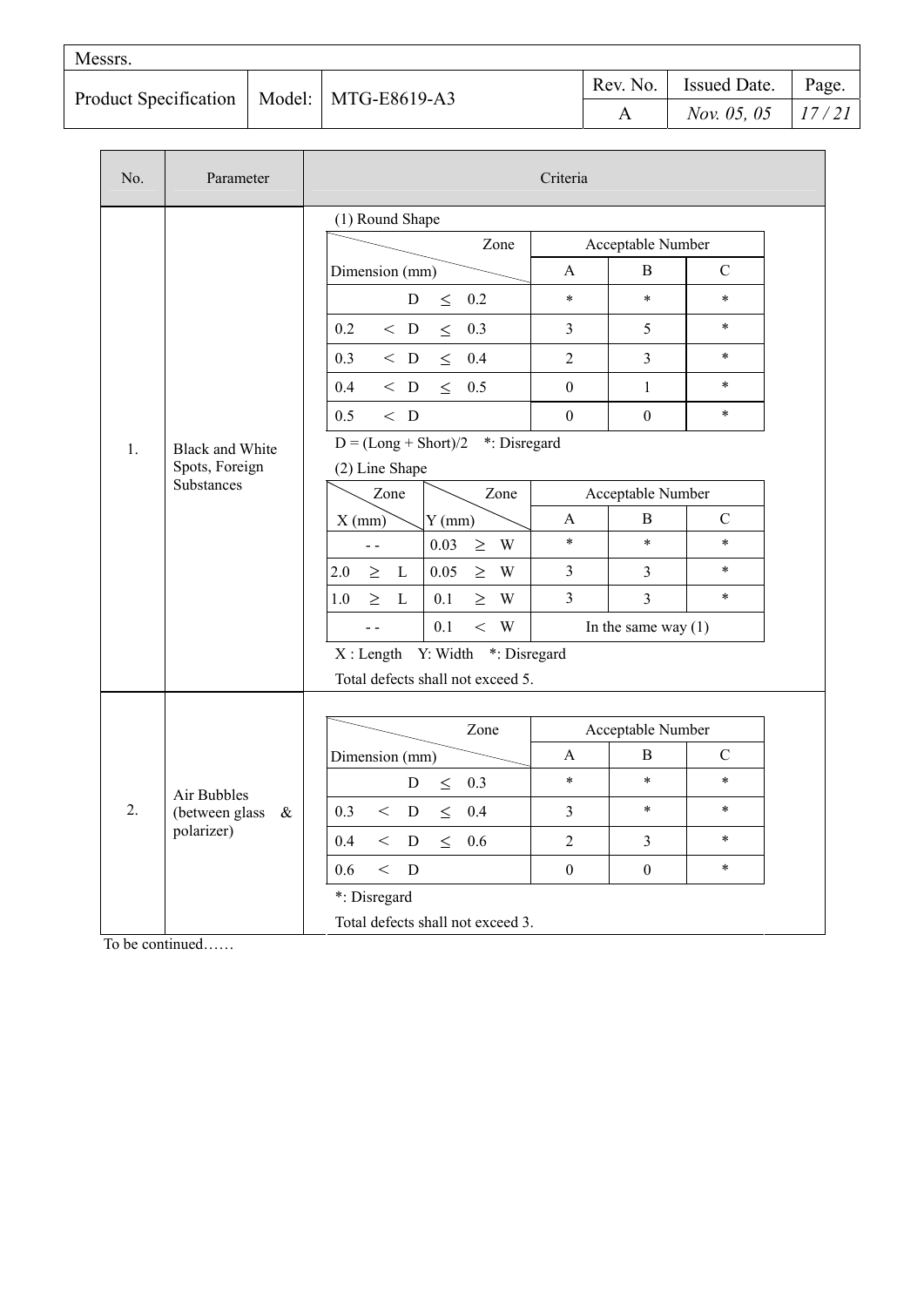| Messrs.                                       |  |  |  |                              |       |  |  |  |
|-----------------------------------------------|--|--|--|------------------------------|-------|--|--|--|
| Product Specification   Model:   MTG-E8619-A3 |  |  |  | Rev. No.   Issued Date.      | Page. |  |  |  |
|                                               |  |  |  | <i>Nov.</i> 05, 05   $18/21$ |       |  |  |  |

| No.              | Parameter                                                  | Criteria                                                                                                                                                                                                                                                                                                                                                                               |  |  |  |  |
|------------------|------------------------------------------------------------|----------------------------------------------------------------------------------------------------------------------------------------------------------------------------------------------------------------------------------------------------------------------------------------------------------------------------------------------------------------------------------------|--|--|--|--|
| 3.               | The Shape of Dot                                           | (1) Dot Shape (with Dent)<br>$0.15 \geq -1$<br>As per the sketch of left<br>hand.<br>(2) Dot Shape (with Projection)<br>Should not be connected to<br>next dot.<br>(3) Pin Hole<br>$(X+Y)/2 \le 0.2$ mm (Less than<br>0.1mm is no counted.)<br>(4) Deformation<br>$(X+Y)/2 \le 0.2$ mm<br>Y<br>$\frac{1}{x}$<br>Total acceptable number: 1/dot, 5/cell<br>(Defect number of (4): 1pc.) |  |  |  |  |
| $\overline{4}$ . | <b>Polarizer Scratches</b>                                 | Not to be conspicuous defects.                                                                                                                                                                                                                                                                                                                                                         |  |  |  |  |
| 5.               | <b>Polarizer Dirts</b>                                     | I f the stains are removed easily from LCDP surface, the module<br>is not defective.                                                                                                                                                                                                                                                                                                   |  |  |  |  |
| 6.               | Complex Foreign<br><b>Substance Defects</b>                | Black spots, line shaped foreign substance or air bubbles between<br>glass & polarizer should be 5pcs maximum in total.                                                                                                                                                                                                                                                                |  |  |  |  |
| 7.               | Distance between<br>different Foreign<br>Substance defects | $D \leq 0.2$ : 20mm or more<br>$0.2 < D$ : 40mm or more                                                                                                                                                                                                                                                                                                                                |  |  |  |  |

7. Handling and Precautions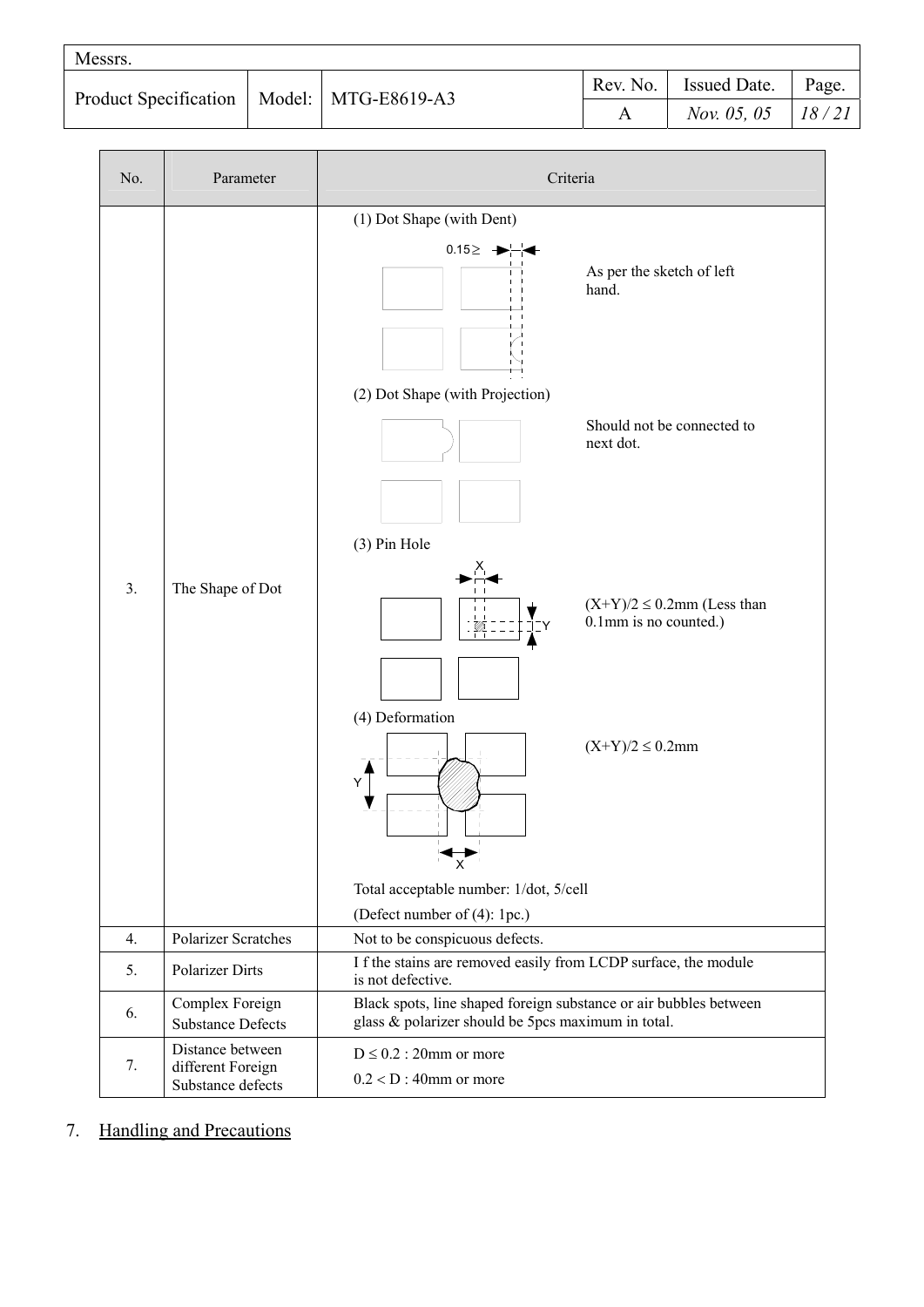| Messrs. |  |                                               |  |                              |       |  |  |  |  |
|---------|--|-----------------------------------------------|--|------------------------------|-------|--|--|--|--|
|         |  | Product Specification   Model:   MTG-E8619-A3 |  | Rev. No.   Issued Date.   J  | Page. |  |  |  |  |
|         |  |                                               |  | <i>Nov.</i> 05, 05   $19/21$ |       |  |  |  |  |

The Following precautions will guide you in handling our product correctly.

- 1 Liquid crystal display devices
	- 1.1 The liquid crystal display device panel used in the liquid crystal display module is made of plate glass. Avoid any strong mechanical shock. Should the glass break handle it with care.
	- 1.2 The polarizer adhering to the surface of the LCD is made of a soft material. Guard against scratching it.
- 2 Care of the liquid crystal display module against static electricity discharge.
	- 2.1 When working with the module, be sure to ground your body and any electrical equipment you may be using. We strongly recommend the use of anti static mats ( made of rubber ), to protect work tables against the hazards of electrical shock.
	- 2.2 Avoid the use of work clothing made of synthetic fibers. We recommend cotton clothing or other conductivity-treated fibers.
	- 2.3 Slowly and carefully remove the protective film from the LCD module, since this operation can generate static electricity.
- 3 When the LCD module alone must be stored for long periods of time:
	- 3.1 Protect the modules from high temperature and humidity.
	- 3.2 Keep the modules out of direct sunlight or direct exposure to ultra-violet rays.
	- 3.3 Protect the modules from excessive external forces.
- 4 Use the module with a power supply that is equipped with an over current protector circuit, since the module is not provided with this protective feature.
- 5 Do not ingest the LCD fluid itself should it leak out of a damaged LCD module. Should hands or clothing come in contact with LCD fluid, wash immediately with soap.
- 6 Conductivity is not guaranteed for models that use metal holders where solder connections between the metal holder and the PCB are not used. Please contact us to discuss appropriate ways to assure conductivity.

#### 8. Warranty: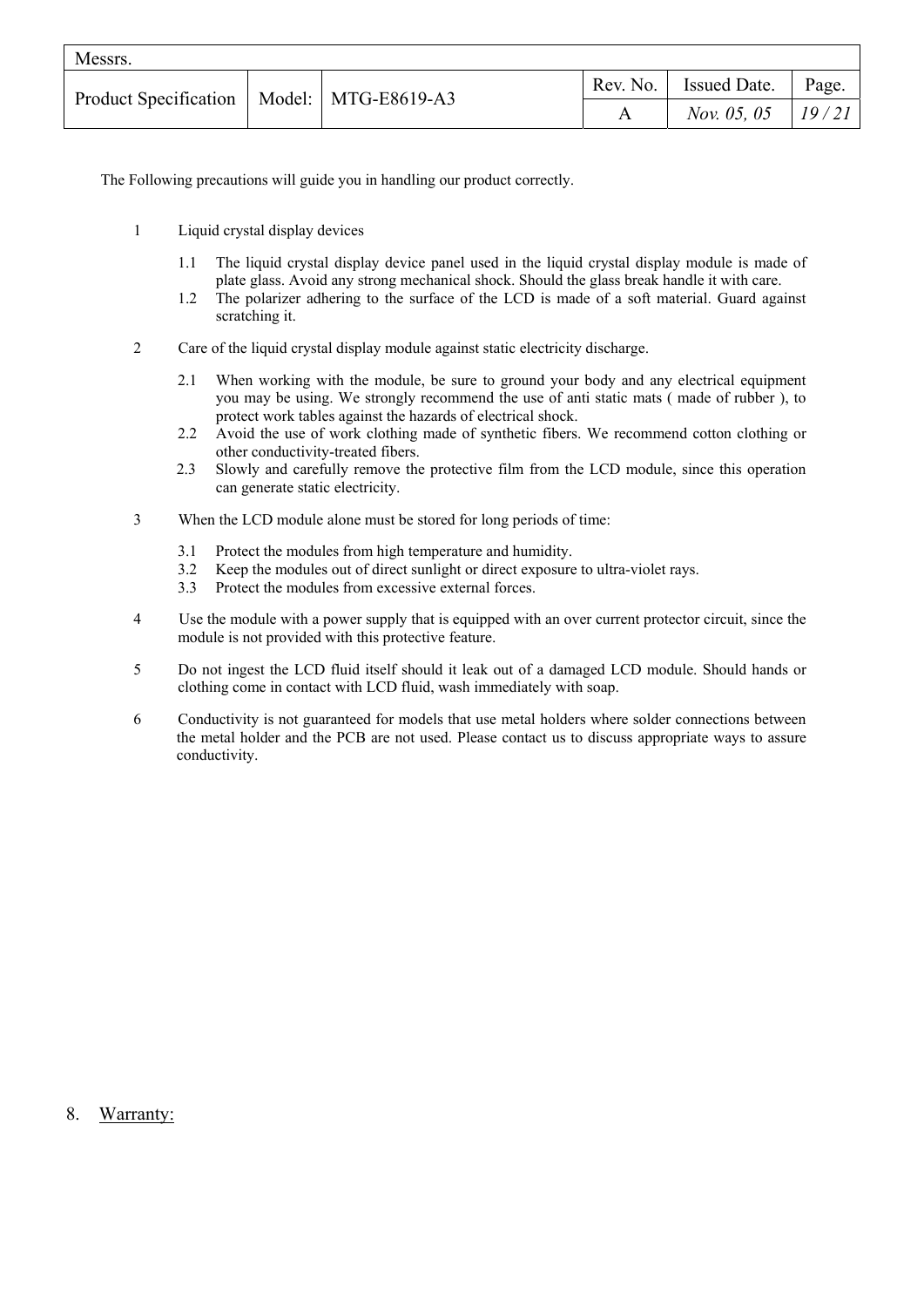| Messrs. |  |                                               |  |                       |       |  |  |  |  |
|---------|--|-----------------------------------------------|--|-----------------------|-------|--|--|--|--|
|         |  | Product Specification   Model:   MTG-E8619-A3 |  | Rev. No. Issued Date. | Page. |  |  |  |  |
|         |  |                                               |  | <i>Nov.</i> 05, 05    | 20/21 |  |  |  |  |

This product has been manufactured to your company's specifications as a part for use in your company's general electronic products. It is guaranteed to perform according to delivery specifications. For any other use apart from general electronic equipment, we cannot take responsibility if the product is used in medical devices, nuclear power control equipment, aerospace equipment, fire and security systems, or any other applications in which there is a direct risk to human life and where extremely high levels of reliability are required. If the product is to be used in any of the above applications, we will need to enter into a separate product liability agreement.

- 1 We cannot accept responsibility for any defect, which may arise from additional manufacturing of the product (including disassembly and reassembly), after product delivery.
- 2 We cannot accept responsibility for any defect, which may arise after the application of strong external force to the product.
- 3 We cannot accept responsibility for any defect, which may arise due to the application of static electricity after the product has passed your company's acceptance inspection procedures.
- 4 We cannot accept responsibility for industrial property, which may arise through the use of your product, with exception to those issues relating directly to the structure or method of manufacturing of our product. Microtips-origin longer than one year from Microtips production.

#### 9. Dimensional Outlines

See the next page……..